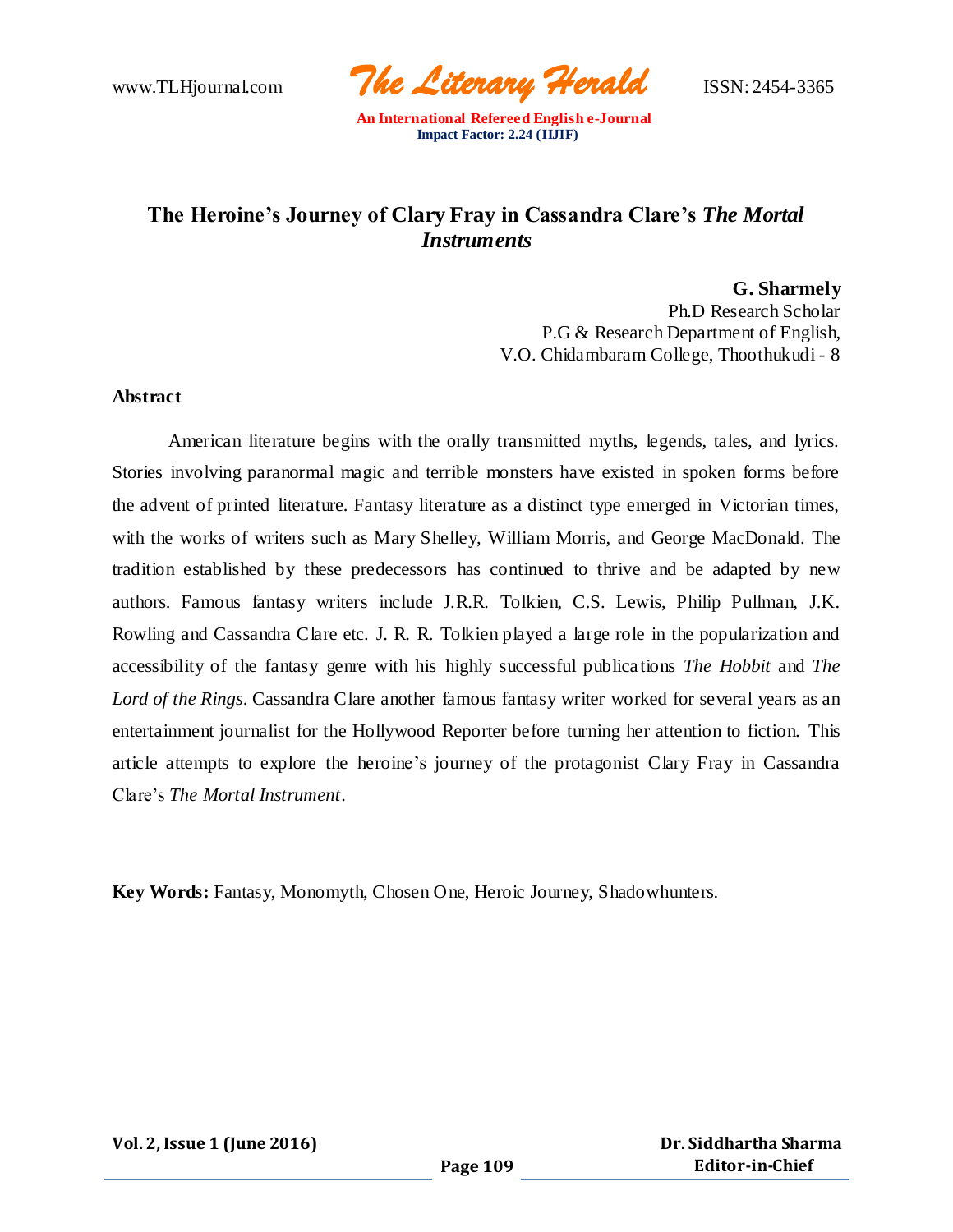www.TLHjournal.com *The Literary Herald*ISSN: 2454-3365

# **The Heroine's Journey of [Clary Fray i](https://valeriefrankel.wordpress.com/2016/01/12/clary-fray-and-the-heroines-journey/)n Cassandra Clare's** *The Mortal Instruments*

**G. Sharmely** Ph.D Research Scholar P.G & Research Department of English, V.O. Chidambaram College, Thoothukudi - 8

One of the reasons we're often drawn to tell stories about adolescents who discover they're gifted in some special, often supernatural way, I think, is that they function well as allegory. It's the time in your life when you feel you don't belong and you're not like your parents, and you're not like anyone else, so who are you? And it's also the time when you discover that talent, that gift that makes you you. (Cassandra Clare: Bringing the Shadows to Light)

The monomyth or hero's journey, is the basic format for most myths, epics, and fantasy novels. Joseph Campbell termed the 'monomyth', the theory that in all cultures throughout history, people have told the same story over and over again, just with different heroes. In monomyth theory, whether by some higher power or force, or simply because of their particular bloodline, characters are chosen for some great destiny that often includes a fight between the forces of good and evil. The Chosen One is a heroic child like Harry Potter or Luke Skywalker destined to fight the forces of evil.

Heroine's journeys are equally common in fantasy, originating mainly in fairytales rather than in the longer epics. Anderson's "The Little Mermaid", the myths of Cupid and Psyche or Demeter and Persephone are all perfect heroine's journeys. Cassandra Clare writes urban fantasy novels about the demon-fighting Shadowhunters. She adds that her series are a combination of urban fantasy, adventure and romance.

Cassandra Clare's Shadowhunters novels encompass the bestselling series *The Mortal Instruments*, *The Infernal Devices*, *The Dark Artifies* and *The Bane Chronicles* and the upcoming *The Last Hours* series etc. The Shadowhunters are a magical race of beings that are half angel and half human. Their efforts to protect the world from demons and other supernatural forces are portrayed in all the Shadowhunters novels.

Like many works of fantasy, Cassandra Clare's series *The Mortal Instruments* offers a strong young woman embarking on the heroine's journey and fits into the monomyth theory. *The Mortal Instruments* follows Campbell's hero cycle, fusing magic and mythology touch us deeply

| Vol. 2, Issue 1 (June 2016) |          | Dr. Siddhartha Sharma  |  |  |
|-----------------------------|----------|------------------------|--|--|
|                             | Page 110 | <b>Editor-in-Chief</b> |  |  |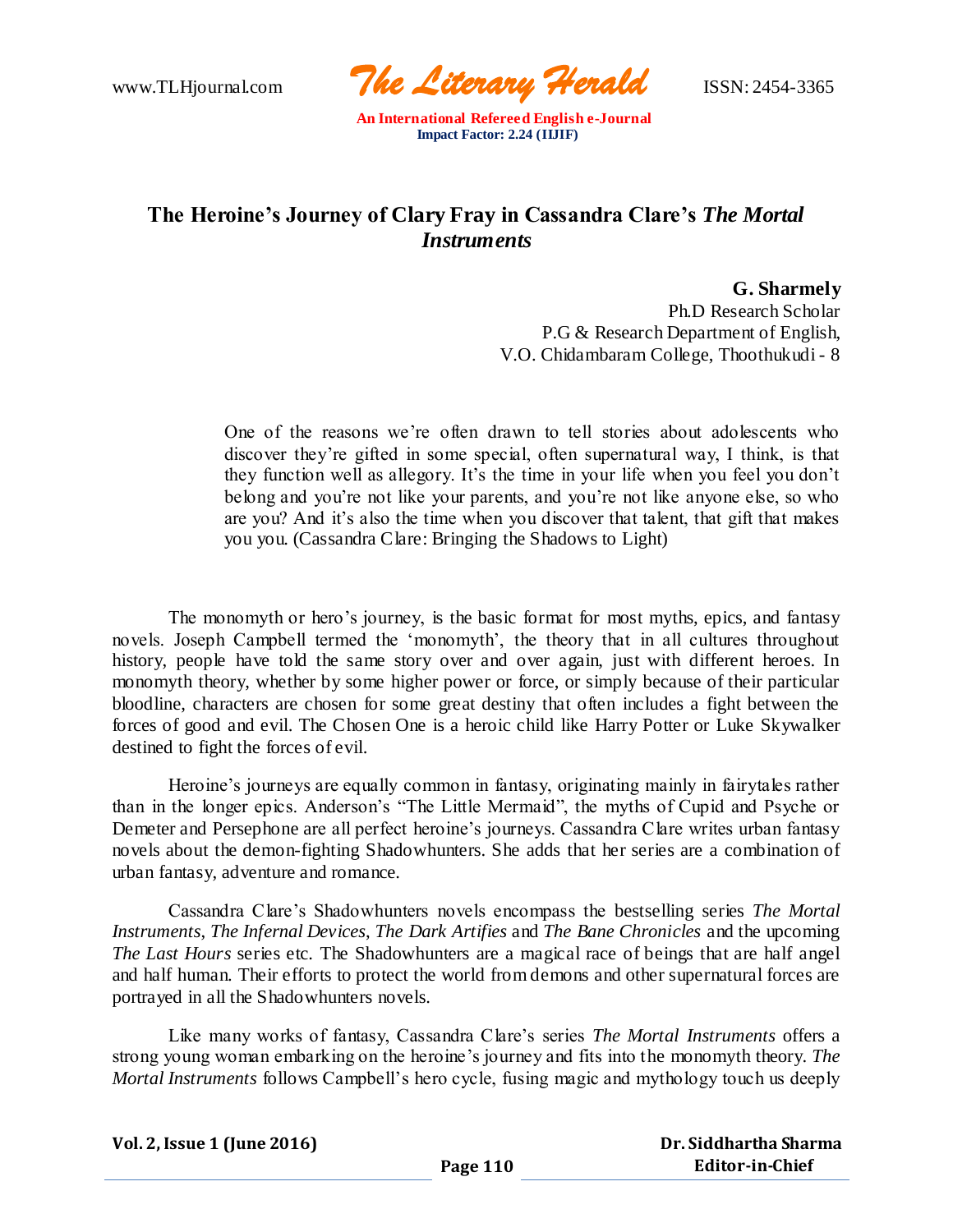www.TLHjournal.com *The Literary Herald*ISSN: 2454-3365

on an emotional level and urge us to find order and meaning in our world. Cassandra Clare acknowledges that she was deliberately writing a classic hero's journey and that it centers around a female heroine named Clary instead of a male hero.

The heroine's most typical quest is rescue of family members and her best friend. The protagonist Clary spends *City of Bones* questing for her mother Jocelyn who has been kidnapped, then after Simon, her best friend who has accidentally turned into a rat and then after Jace, her boyfriend who has been kidnapped. Jace calls Clary "the girl who walked into a hotel full of vampires because her best friend was there and needed saving" (*City of Lost Souls* 522). He adds, "You came for me . . . when almost everyone else had given up" (*City of Lost Souls* 523). As she rescues Simon and Jace over and over, while saving her mother, Clary's family sphere becomes the motivation for a much larger epic. At last, she becomes the saviour of all the Shadowhunters, teaching them to bond with the Downworlders and save them as well.

Clary Fray grows up in Brooklyn, living a normal childhood. When her geeky friend Simon takes her to Pandemonium Club, she sees three powerful teens destroy a demon and she comes to know that those three teens are not seen by others. "Clary turned back to Simon. "Do you see those two guys over there? By that door?" Simon squinted, then shrugged. "I don't see anything"  $(15)$ .

> "Clary?" It was Simon's voice. "Why are you in here by yourself? What happened to the guys . . . Clary stared at him, then looked behind her, where Jace, Isabelle and Alec stood, . . . Clearly he wasn't surprised that neither Simon nor the bouncer could see them. Somehow neither was Clary. Slowly she turned back to Simon, knowing how she must look to him, standing alone in a damp storage room, her feet tangled in bright plastic wiring cables. "I thought they went in here," she said lamely.  $(23 – 24)$

Jocelyn is so worried and she tries to drag Clary off to the country. One of those teens, Jace Wayland, seeks Clary out later to tell her she has the sight and is clearly more than she seems. However, at that moment, demons invade, destroying her home and kidnapping her mother.

Clary's quest begins with her mother's kidnapping, as Clary struggles through three books to save her. Of course, the mother is usually absent during the heroine's story. The mother, who was the childhood protector, cannot continue shielding her daughter from everything or there will be no adventure. Sheldon Cashdan explains it in *The Witch Must Die* as,

> The mother's exit, paradoxically, is empowering in that it forces the children in the story to confront a cruel and dangerous world on their own. Lacking a mother or protector, the hero or heroine must draw on inner resources that might not have been tested were the mother still around. (22)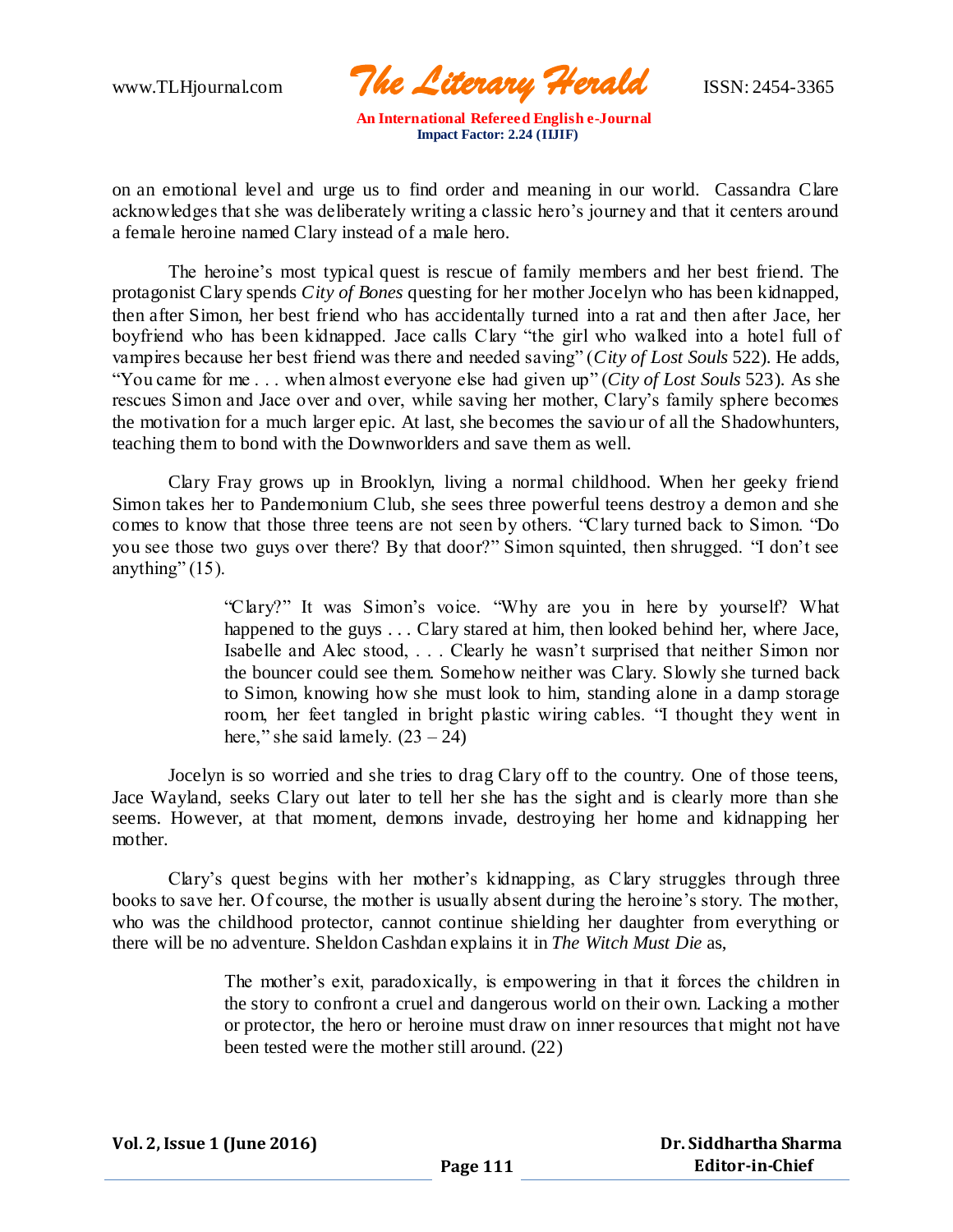www.TLHjournal.com *The Literary Herald*ISSN: 2454-3365

This is particularly true in *City of Bones* where Jocelyn has more than sheltered Clary from the hazards of the demonic world and threat of Valentine. She has hired Magnus Bane to erase all of Clary's paranormal sightings and memories of them in order to keep her completely innocent. She seeks to blind Clary of the sight and strip her of her magical perception as well as her heritage. In this way, the mother becomes too protective, to the point of stifling the heroine and preventing her from adventuring. With Jocelyn's kidnapping, Clary is released, and discovers the world of magic and evil for the first time.

The first gift Clary receives from the magical world is the Sensor, which she takes from Jace, her first guide. The Sensor is an appropriate tool as heroines often receive tools of perception as their talismans on magical adventures like golden compasses, magic mirrors or spectacles. Of course, Clary doesn't use the sensor to see the magical world but to combat her enemies, and she shoves the sensor into a demon's mouth, slaying it with the protective runes. This signals that Clary will certainly not be a passive damsel on her adventure.

In the first book, *City of Bones*, she uses her new power of perception to sweep away glamours and to see the Shadowhunter world for what it really is. Perception is a significant part of her life, joined with her prophetic visions, magical sight, and lost memories of the Shadowhunter world. Visions and images define her. Clary keeps a sketchbook because, as she explains, she thinks in pictures, not in words. When she pushes aside a glamour, she imagines cleaning it away like old paint under a rag of turpentine. Sarah Cross explains in her essay on Clary as "Clary is every bookish, fantasy-loving girl who grows up wielding a pencil and a sketchbook instead of mutant powers or a sword" (20). She may be ordinary, but she can use her abilities from our world to change everything.

The child on the Chosen One's path leaves his or her unsatisfying birth family to find a better one, a 'real' one. Clary's impulses are exact, as generally happens in Chosen One stories. She has the perception of a Shadowhunter, and with it the magical gifts. She eventually discovers that she is an uniquely powerful one among Shadowhunters. She is not the daughter of Jocelyn Fray the prosaic artist and her husband Jonathan, the dead soldier. In fact, her father is the famous and villainous Valentine, and her mother was once his revered and powerful wife. Even Clary's stepfather, Luke, is a werewolf.

With her mother kidnapped and Luke rejecting her, Clary must find another guide and she finds the ancient warlock Magnus Bane, her first mentor. Magnus comments: "Every teenager in the world feels like that, feels broken or out of place, different somehow, royalty mistakenly born into a family of peasants. The difference in your case is that it's true. You *are* different" (*City of Bones* 231). He has been hiding Clary's memories at her mother's insistence. Like Gandalf and other great wizards, he provides help whenever the heroes cannot solve their own problems. Cassandra Clare notes that "In writing about Clary, I am writing about the feeling that a lot of teenagers have that they are different somehow, alienated, unlike others. Only Clary actually very literally is another kind of species of human" (2).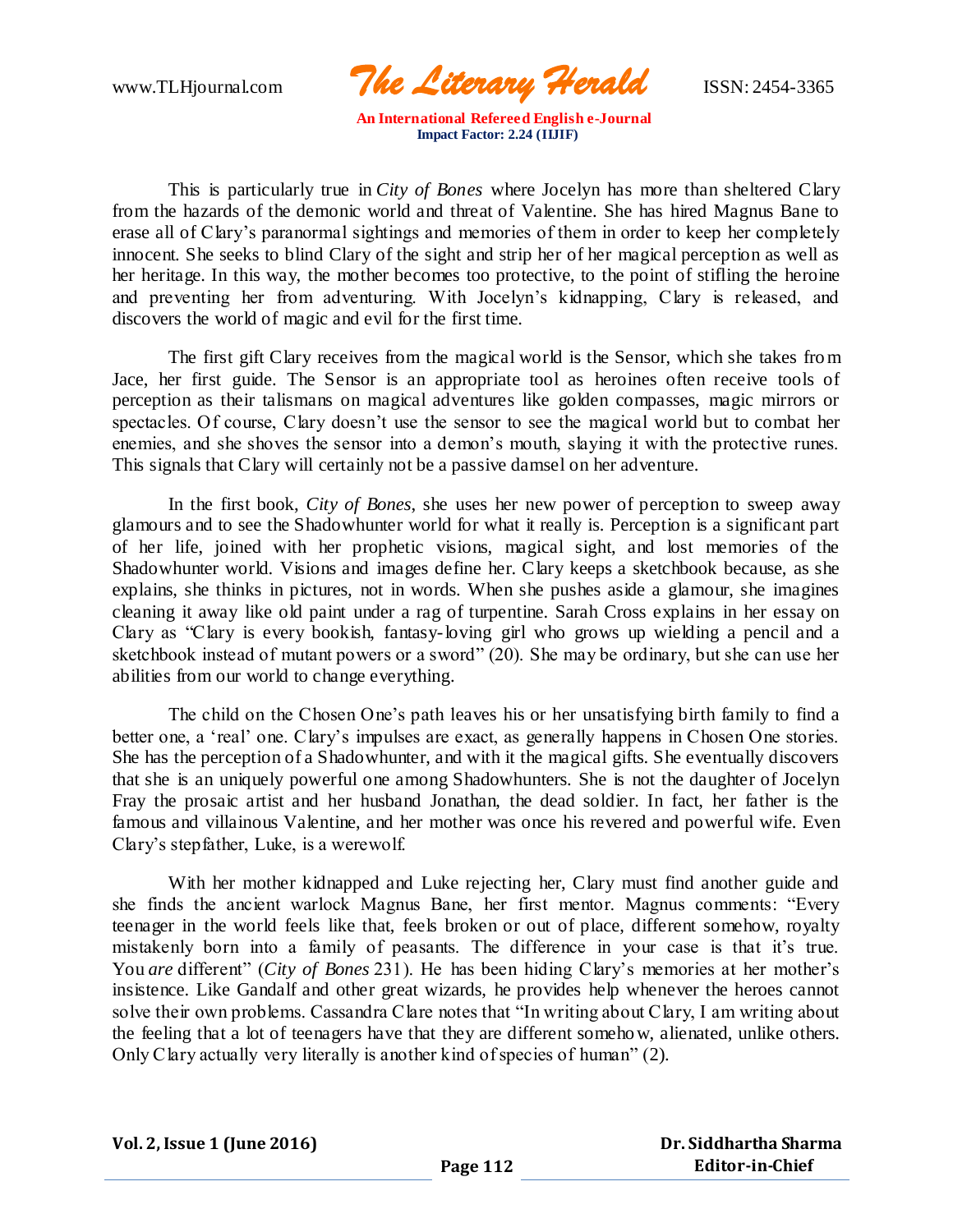www.TLHjournal.com *The Literary Herald*ISSN: 2454-3365

The mentor's task is to give the heroine a talisman to protect and strengthen her. Magnus offers her part of her birthright by handing her the Gramarye of runes, which will teach her to understand the hidden world. Later, everything seems clearer, and she has gained stronger powers of understanding and remembrance. She soon begins writing runes, not only from the book but from heaven itself runes only the angels know.

Women's powers often come, not from fighting, but from crafting. This too is Clary's power, as she grows from an artist with a sketchbook to a creator of powerful runes, summoned from heaven itself. Sarah Cross explains that Clary

> finds a way to turn her natural talents into the tools of her survival . . . she draws a better world into existence and she never lets the word *impossible* stop her. In Clary's hands, the stele truly is mightier than the sword. (33)

In *City of Ashes*, Clary puts her enormous power into an Opening rune and blasts open the door of Jace's cell. She later creates a Fearless rune and gives it to Jace to protect him. When she creates it, she thinks of her mother and when a soft voice in her head challenges her, she responds, "I am Jocelyn Fray's daughter" (*City of Ashes* 282). As she imagines her mother's paintings, the voice fades away. On Valentine's ship, as she tears it open with her mother's stele, she even hears her mother's voice inside her head.

At the same time, Clary meets the Silent Brothers, described as being warriors of the mind rather than the body. They are the ones who aid Clary with their advice and lead her to find her lost memories. Magnus Bane also does the same, offering her the Grey Book and runes of her Shadowhunter heritage.

At the climax of *City of Glass,* Clary risks her life portaling to the lake to warn the other Shadowhunters that there is a threat. Clary uses for her final trick against Valentine and kills the evil force of patriarchy. By defeating Valentine the Patriarch, Clary can usher in a better world with peace between Downworlders and Shadowhunters.

Clary struggles with her rune powers. In *City of Fallen Angels,* she finally tries and her first foray into the dark side terrifies her. She revives a Shadowhunter from the dead and is horrified at his agony. Luke warns her that she needs to train and not only use her power for big moments. He comments, "Think of Magnus: His power is a part of him. You seem to think of yours as separate from you. Something that happens to you. It's not. It's a tool you need to learn to use" (*City of Fallen Angels* 137).

In *City of Lost Souls*, Clary comes to realize the world isn't as black and white as she had envisioned. With Jace in danger, she would break any rule, betray any loyalty to get him back. First, she bargains with the fairy queen and steals magic rings from the Institute. She keeps the rings for herself. Along with the fairy rings and her drawing magic, Clary gains a sword at last, generally a masculine icon. Sword seller Diana Wrayburn offers her one of gold and obsidian with a blade of black silver. It's a match to Sebastian's light-bringer sword Phaesphoros. Hers is

|  |  | Vol. 2, Issue 1 (June 2016) |  |
|--|--|-----------------------------|--|
|  |  |                             |  |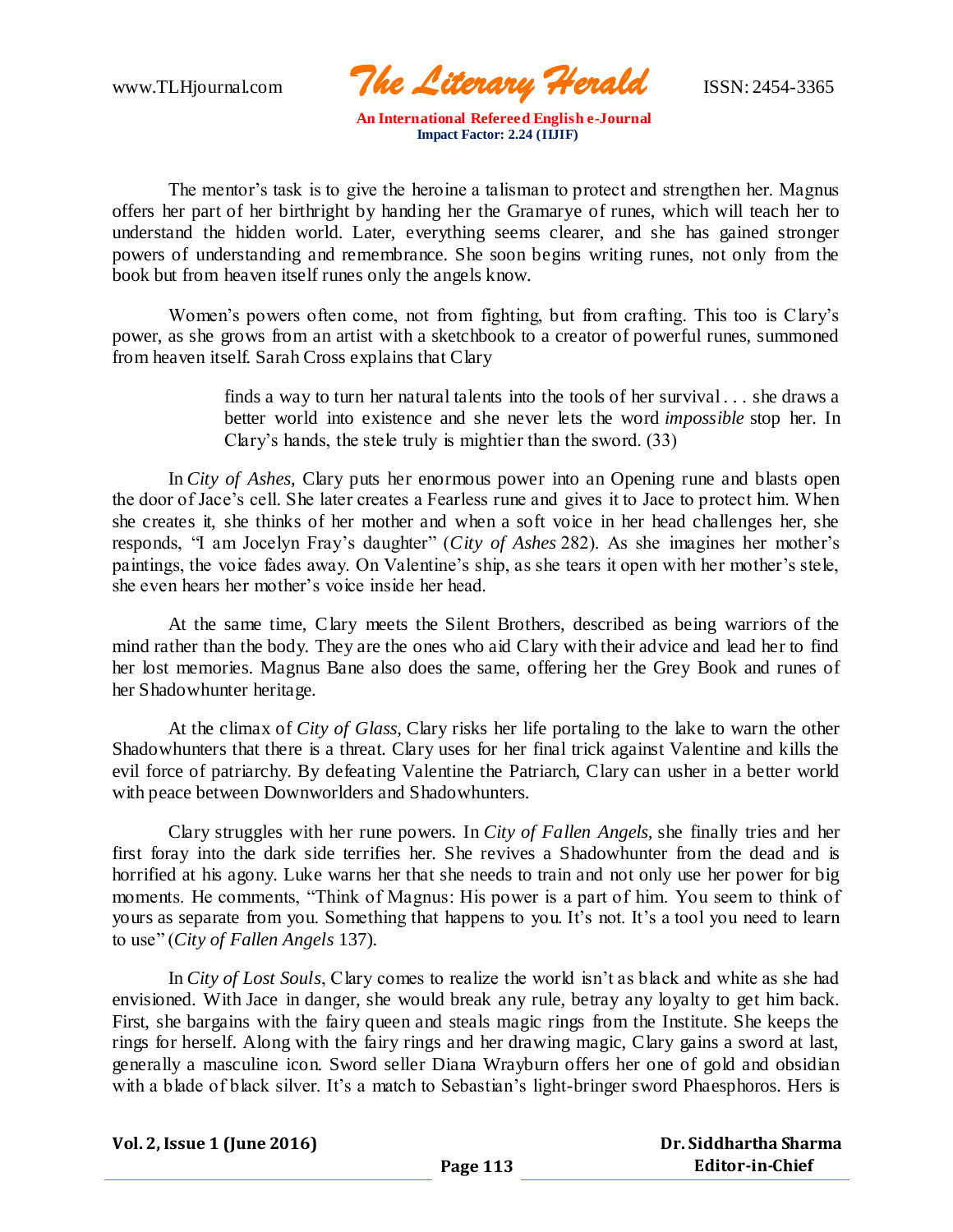www.TLHjournal.com *The Literary Herald*ISSN: 2454-3365

Heosphoros, dawn-bringer. The dawn of course symbolizes hope along with youth and newness an end to the darkness that's lingered for so long. Diana tells her, "If you flinch from it, you give it power over you . . . Take it, and cut your brother's throat with it, and take back the honor of your blood" (*City of Heavenly Fire,* 147). Later, Clary tells her mother, "I need to find a way to be partly a Morganstern and to have that be all right, not to pretend that I'm someone else" (*City of Heavenly Fire* 219).

Clary is a warrior of the light. In the battle, Simon gives her the sword "and in that moment, she was no longer Clary, his friend since childhood, but a Shadowhunter, an avenging angel who belonged with that sword in her hand" (*City of Lost Souls* 485-486). The sword, named Glorious, was once given by the Archangel Michael to lead God's chosen in battle. Clary stabs Jace with Glorious, burning away the false images and blurry glass through which each has been seeing the other. Further, their battle against Sebastian and the demon realm cannot be won by force of arms. In the demonic realm of Edom, it is Clary who scrawls protective runes on herself and walks directly into the flames, guiding Jace's fire safely into her own sword, which only lights up at its true bearer, herself.

In Sebastian's stronghold, the darkest place of all, Clary opens a Portal so that Jace can snatch and use Jonathan Shadowhunter's weapon, the skeptron and destroy all the demons "like an avenging angel" (*City of Heavenly Fire* 557). Sebastian offers to save her world by breaking the link between realms so he can no longer attack it, if she will rule by his side. "Ever since you discovered the Shadow World, haven't you secretly wanted to be a hero? To be the most special of a special people? In our own way we each with to be the hero of our kind" (*City of Heavenly Fire* 589). She declines it by stabbing him with her blade, containing heaven's fire.

The novel portrays Clary as the chosen one because she possesses unique talents. She can create runes that no other characters have ever seen before, and she convinces the Shadowhunters in the Accords Hall to let her use this special talent to defeat the evil forces. She binds Downworlders and Shadowhunters and she created new runes that help the Shadowhunters fight Valentine, Sebastian and the demonic army. She is the key to the destruction of evil by the forces of good.

### **Works Cited**

Brissey, Breia. "Cassandra Clare Talks 'Clockwork Prince' and Reveals What's Next for her Infernal Devices, Mortal Instruments Series" *EW.com's Shelf Life* 8 Dec. 2011. Web. 19 April 2016. [<http://shelflife.ew.com/2011/12/08/cassandra-clare-clockwork-prince](http://shelflife.ew.com/2011/12/08/cassandra-clare-clockwork-prince-infernal-devices)[infernal-devices>](http://shelflife.ew.com/2011/12/08/cassandra-clare-clockwork-prince-infernal-devices).

Cashdan, Sheldon. *The Witch Must Die.* New York: Basic Books, 1999. Print.

Clare, Cassandra. *City of Bones.* New York: Simon & Schuster, 2007. Print.

---. *City of Ashes.* New York: Simon & Schuster, 2008. Print.

---. *City of Glass.* New York: Simon & Schuster, 2009. Print.

#### **Vol. 2, Issue 1 (June 2016)**

 **Dr. Siddhartha Sharma Editor-in-Chief**